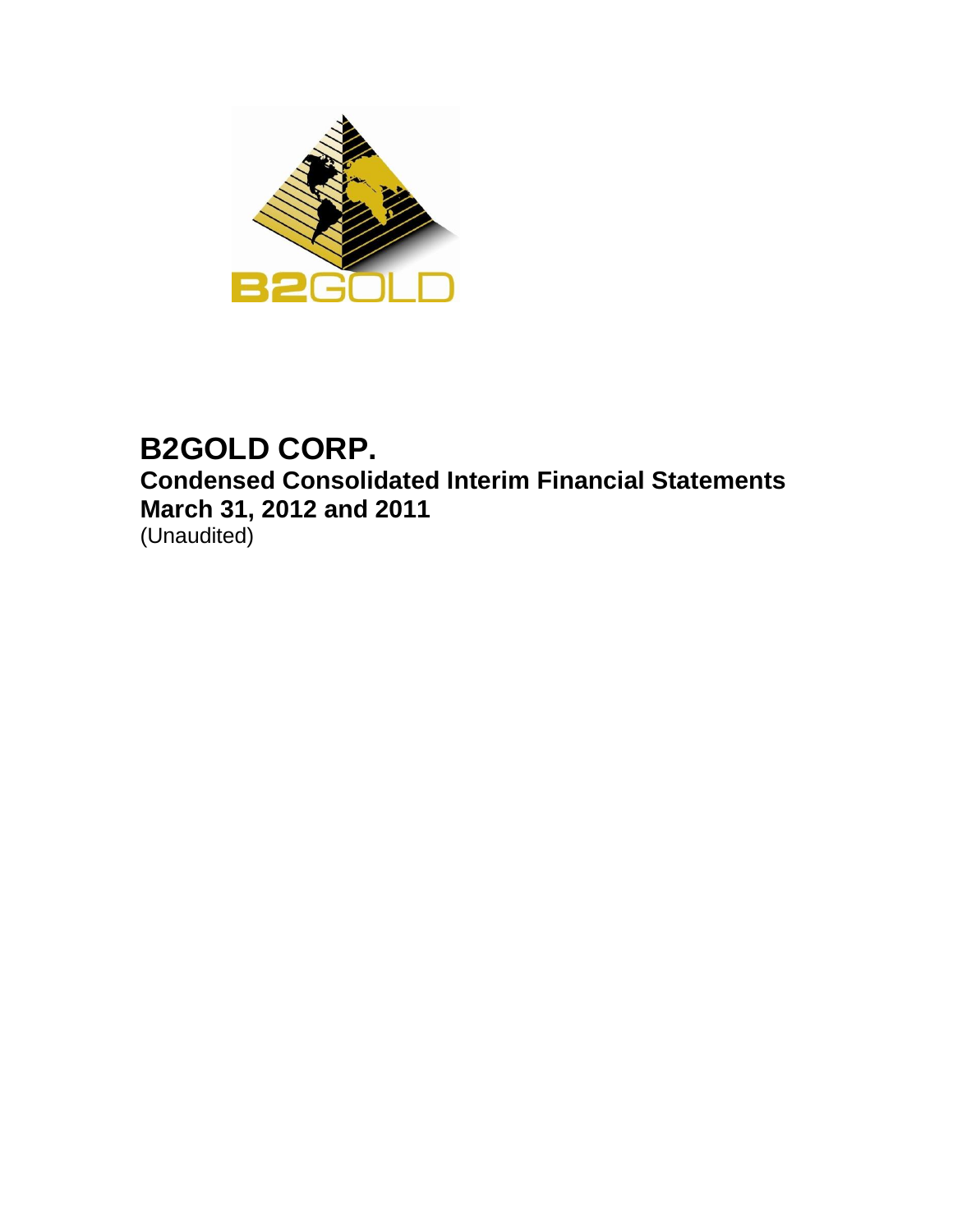## *CONSOLIDATED STATEMENTS OF OPERATIONS FOR THE THREE MONTHS ENDED MARCH 31*

(Expressed in thousands of United States dollars, except shares and per share amounts) (Unaudited)

|                                                                                                                                   |          | 2012                                         |          | 2011                                    |
|-----------------------------------------------------------------------------------------------------------------------------------|----------|----------------------------------------------|----------|-----------------------------------------|
| <b>Gold revenue</b>                                                                                                               | \$       | 63,873                                       | \$       | 53,501                                  |
| Cost of sales                                                                                                                     |          |                                              |          |                                         |
| <b>Production costs</b><br>Depreciation and depletion<br>Royalties and production taxes                                           |          | (22, 336)<br>(6, 618)<br>(3, 215)            |          | (20, 540)<br>(6,044)<br>(2,739)         |
| <b>Total cost of sales</b>                                                                                                        |          | (32, 169)                                    |          | (29, 323)                               |
| <b>Gross profit</b>                                                                                                               |          | 31,704                                       |          | 24,178                                  |
| General and administrative<br>Share-based payments<br>Accretion of mine restoration provisions<br>Foreign exchange gains<br>Other |          | (4, 353)<br>(3,864)<br>(446)<br>432<br>(328) |          | (5,605)<br>(570)<br>(298)<br>822<br>431 |
| <b>Operating income</b>                                                                                                           |          | 23,145                                       |          | 18,958                                  |
| Interest and financing costs<br>Community relations<br>Other                                                                      |          | (901)<br>102                                 |          | (420)<br>(578)<br>463                   |
| Income before withholding and other taxes                                                                                         |          | 22,346                                       |          | 18,423                                  |
| Current income and withholding taxes<br>Deferred income tax                                                                       |          | (5,066)<br>(2,734)                           |          | (915)<br>(6,097)                        |
| Net income for the period                                                                                                         | \$       | 14,546                                       | \$       | 11,411                                  |
| Attributable to:<br>Shareholders of the Company<br>Non-controlling interests                                                      | \$       | 14,546                                       | \$       | 11,411                                  |
| Net income for the period                                                                                                         | \$       | 14,546                                       | \$       | 11,411                                  |
| Earnings per share (attributable to shareholders of the Company)<br>Basic<br><b>Diluted</b>                                       | \$<br>\$ | 0.04<br>0.04                                 | \$<br>\$ | 0.03<br>0.03                            |
|                                                                                                                                   |          |                                              |          |                                         |
| Weighted average number of common shares outstanding (in thousands)<br>Basic<br><b>Diluted</b>                                    |          | 379,679<br>388,489                           |          | 333,043<br>341,443                      |

See accompanying notes to consolidated financial statements.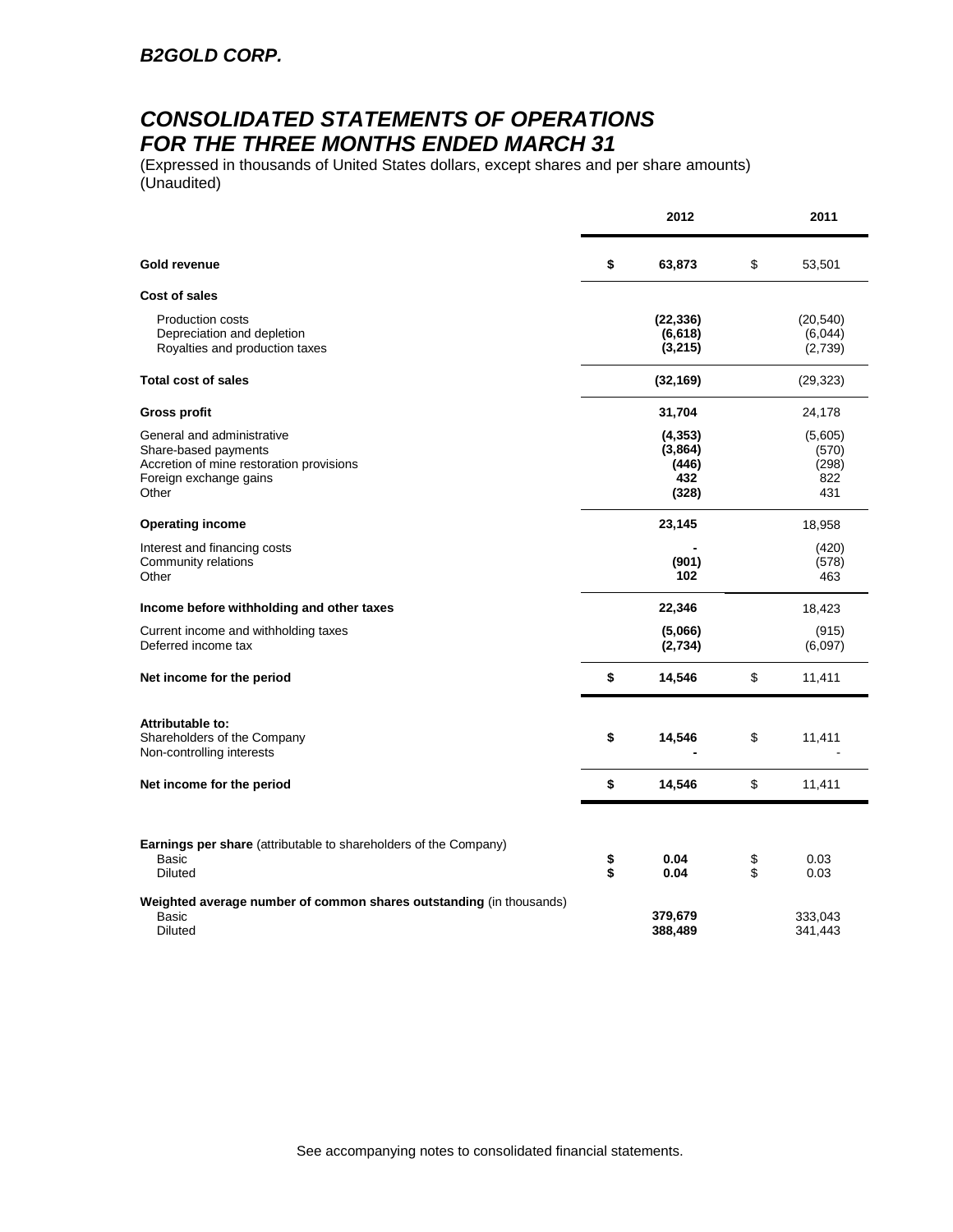## *CONSOLIDATED STATEMENTS OF CASH FLOWS FOR THE THREE MONTHS ENDED MARCH 31*

(Expressed in thousands of United States dollars) (Unaudited)

|                                                                                                                                                                                    | 2012                                                | 2011                                                 |
|------------------------------------------------------------------------------------------------------------------------------------------------------------------------------------|-----------------------------------------------------|------------------------------------------------------|
| <b>Operating activities</b>                                                                                                                                                        |                                                     |                                                      |
| Net income for the period<br>Mine restoration provisions settled<br>Non-cash charges (credits)                                                                                     | \$<br>14,546<br>(1,640)                             | \$<br>11,411<br>(242)                                |
| Depreciation and depletion<br>Deferred income tax expense<br>Share based payments<br>Accretion of mine restoration provisions<br>Amortization of deferred financing costs<br>Other | 6,618<br>2,734<br>3,864<br>446<br>498               | 6,044<br>6,097<br>570<br>298<br>358<br>229           |
| Cash provided by operating activities before changes in<br>non-cash working capital                                                                                                | 27,066                                              | 24,765                                               |
| Changes in non-cash working capital                                                                                                                                                | (1,759)                                             | 1,362                                                |
| Cash provided by operating activities after changes in<br>non-cash working capital                                                                                                 | 25,307                                              | 26,127                                               |
| <b>Financing activities</b>                                                                                                                                                        |                                                     |                                                      |
| Common shares issued for cash (Note 5)<br>Interest and commitment fees paid                                                                                                        | 3,625<br>(64)                                       | 871<br>(111)                                         |
| Cash provided by financing activities                                                                                                                                              | 3,561                                               | 760                                                  |
| <b>Investing activities</b>                                                                                                                                                        |                                                     |                                                      |
| Libertad Mine, development and sustaining capital<br>Libertad Mine, Jabali development                                                                                             | (7, 108)<br>(1, 515)                                | (7, 755)                                             |
| Libertad, exploration<br>Limon Mine, development and sustaining capital<br>Limon Mine, exploration<br>Otjikoto, exploration and development                                        | (2,460)<br>(7, 821)<br>(1, 125)<br>(7, 112)         | (1, 245)<br>(4,360)<br>(759)                         |
| Gramalote, exploration and development<br>Cebollati, exploration<br>Mocoa, exploration<br>Radius, exploration<br>Calibre, exploration<br>Other                                     | (3,639)<br>(818)<br>(633)<br>(582)<br>(575)<br>(24) | (3, 377)<br>(851)<br>(48)<br>(405)<br>(368)<br>(926) |
| Cash used in investing activities                                                                                                                                                  | (33, 412)                                           | (20,094)                                             |
| Increase (decrease) in cash and cash equivalents                                                                                                                                   | (4, 544)                                            | 6,793                                                |
| Cash and cash equivalents, beginning of period                                                                                                                                     | 102,292                                             | 70,012                                               |
| Cash and cash equivalents, end of period                                                                                                                                           | \$<br>97,748                                        | \$<br>76,805                                         |

**Supplementary cash flow information** *(Note 6)*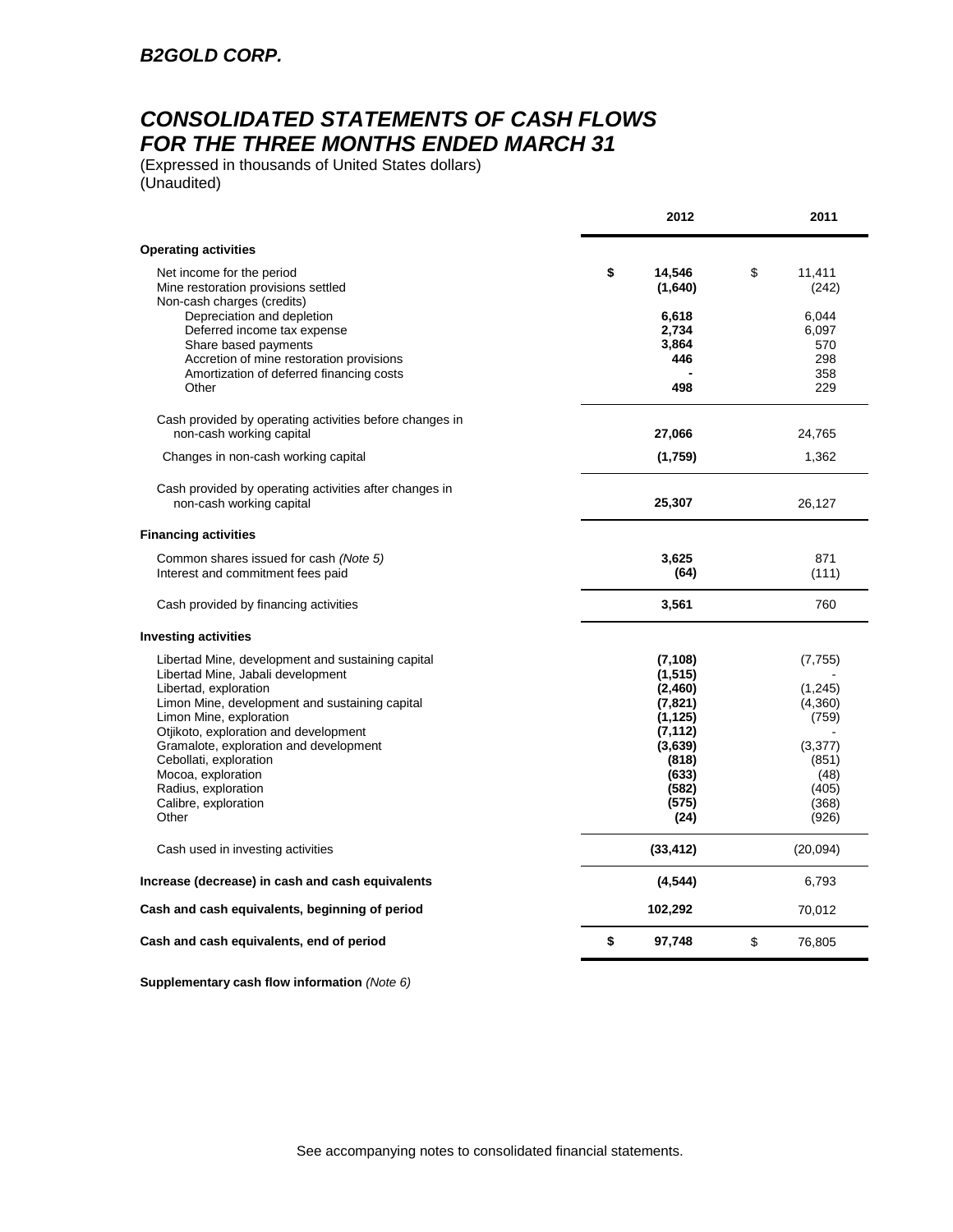### *B2GOLD CORP.*

## *CONSOLIDATED BALANCE SHEETS*

(Expressed in thousands of United States dollars) (Unaudited)

|                                                                                                                                            |          | As at<br>March 31,<br>2012                | As at<br>December 31,<br>2011              |
|--------------------------------------------------------------------------------------------------------------------------------------------|----------|-------------------------------------------|--------------------------------------------|
| <b>Assets</b>                                                                                                                              |          |                                           |                                            |
| <b>Current</b>                                                                                                                             |          |                                           |                                            |
| Cash and cash equivalents<br>Accounts receivable and prepaids<br>Value-added and other tax receivables<br>Inventories (Note 3)             |          | \$<br>97,748<br>6,066<br>15,473<br>27,290 | \$<br>102,292<br>6,372<br>14,149<br>26,695 |
|                                                                                                                                            |          | 146,577                                   | 149,508                                    |
| Mining interests (Note 4 and Note 10 - Schedules)                                                                                          |          | 443,018                                   | 412,537                                    |
| Other assets                                                                                                                               |          | 1,081                                     | 996                                        |
|                                                                                                                                            |          | \$<br>590,676                             | \$<br>563,041                              |
| <b>Liabilities</b>                                                                                                                         |          |                                           |                                            |
| <b>Current</b>                                                                                                                             |          |                                           |                                            |
| Accounts payable and accrued liabilities<br>Current taxes payable<br>Current portion of mine restoration provisions<br>Related party loans |          | \$<br>18,821<br>8,135<br>1,370<br>81      | \$<br>22,610<br>6,254<br>1,376<br>81       |
|                                                                                                                                            |          | 28,407                                    | 30,321                                     |
| Mine restoration provisions                                                                                                                |          | 25,544                                    | 26,731                                     |
| Deferred income taxes                                                                                                                      |          | 29,372                                    | 26,638                                     |
| <b>Employee benefits accrual</b>                                                                                                           |          | 4,399                                     | 4,017                                      |
|                                                                                                                                            |          | 87,722                                    | 87,707                                     |
| <b>Equity</b>                                                                                                                              |          |                                           |                                            |
| Shareholders' equity                                                                                                                       |          |                                           |                                            |
| Share capital (Note 5)                                                                                                                     |          |                                           |                                            |
| Issued:                                                                                                                                    |          |                                           |                                            |
| - 384,738,307 common shares (Dec 31, 2011 - 382,494,656)                                                                                   |          | 439,972                                   | 435,048                                    |
| Contributed surplus (Note 5)                                                                                                               |          | 26,548                                    | 22,712                                     |
| Accumulated other comprehensive income                                                                                                     |          | 4,147                                     |                                            |
| Retained earnings                                                                                                                          |          | 28,177                                    | 13,631                                     |
|                                                                                                                                            |          | 498,844                                   | 471,391                                    |
| <b>Non-controlling interests</b>                                                                                                           |          | 4,110                                     | 3,943                                      |
|                                                                                                                                            |          | 502,954                                   | 475,334                                    |
|                                                                                                                                            |          | \$<br>590,676                             | \$<br>563,041                              |
| Subsequent events (Notes 5 and 9)                                                                                                          |          |                                           |                                            |
| "Clive T. Johnson"<br><b>Approved by the Board</b>                                                                                         | Director | "Robert J. Gayton"                        | Director                                   |

See accompanying notes to consolidated financial statements.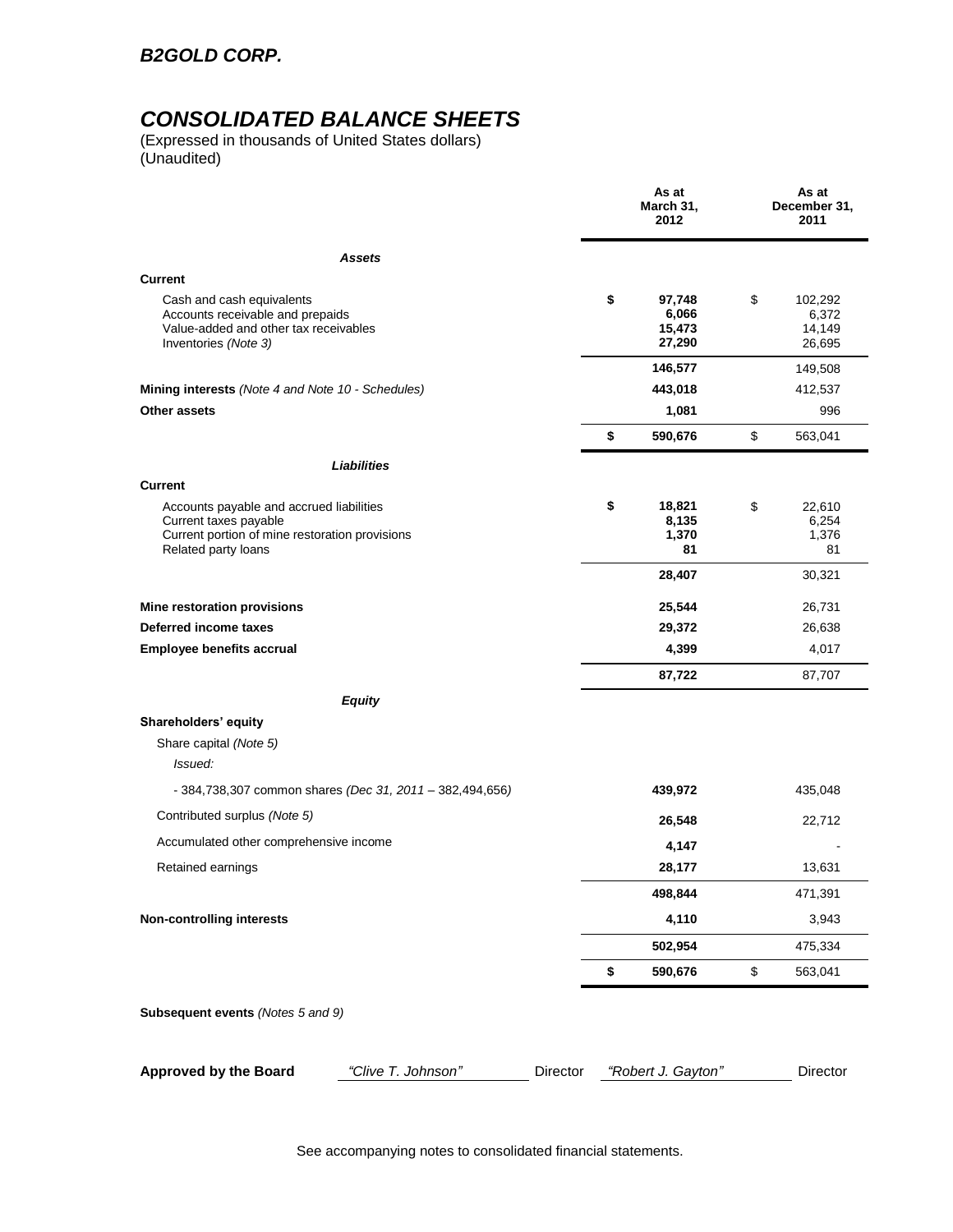## *CONSOLIDATED STATEMENTS OF COMPREHENSIVE INCOME FOR THE THREE MONTHS ENDED MARCH 31*

(Expressed in thousands of United States dollars, except shares and per share amounts) (Unaudited)

|                                           | 2012         | 2011         |  |
|-------------------------------------------|--------------|--------------|--|
| Net income for the period                 | \$<br>14,546 | \$<br>11,411 |  |
| Other comprehensive income (loss)         |              |              |  |
| Cumulative translation adjustment         | 4,147        |              |  |
| Total comprehensive income for the period | \$<br>18,693 | \$<br>11.411 |  |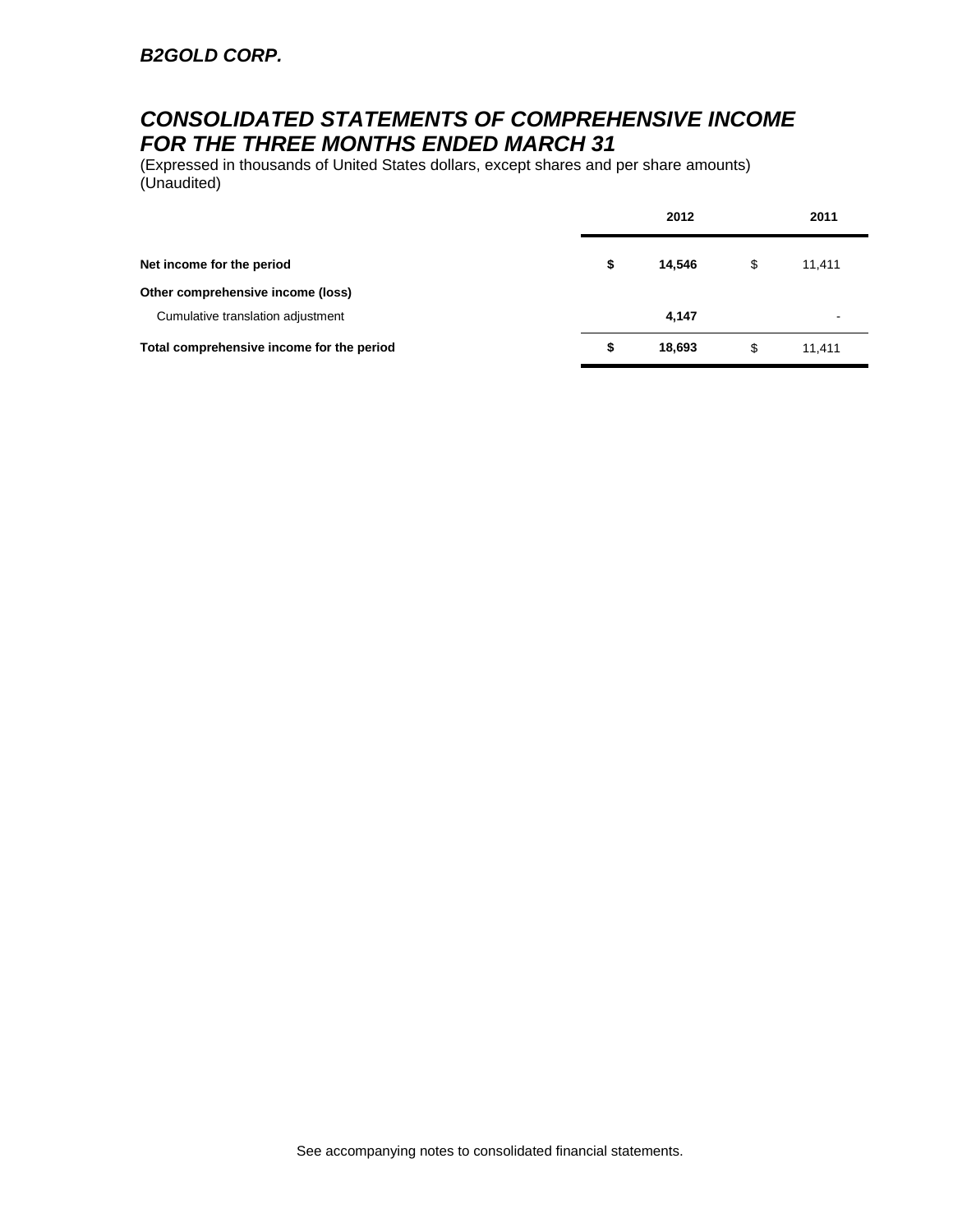## *CONSOLIDATED STATEMENTS OF CHANGES IN EQUITY FOR THE THREE MONTHS ENDED MARCH 31*

(Expressed in thousands of United States dollars) (Unaudited)

| Undudition                                                                                                                      |   |                         |   |                        |                             | 2012 |                                                        |                                  |   |                 |
|---------------------------------------------------------------------------------------------------------------------------------|---|-------------------------|---|------------------------|-----------------------------|------|--------------------------------------------------------|----------------------------------|---|-----------------|
|                                                                                                                                 |   | <b>Share</b><br>capital |   | Contributed<br>surplus | <b>Retained</b><br>earnings |      | <b>Accumulated</b><br>other<br>comprehensive<br>income | Non-<br>controlling<br>interests |   | Total<br>equity |
| Balance at December 31, 2011                                                                                                    |   | 435,048                 |   | 22,712                 | 13,631                      | \$   |                                                        | 3,943                            |   | 475,334         |
| January 1, 2012 to March 31, 2012:<br>Net income for the period<br>Cumulative translation adjustment<br>Shares issued for cash: |   |                         |   |                        | 14,546                      |      | 4,147                                                  | 167                              |   | 14,546<br>4,314 |
| Exercise of stock options<br>Exercise of warrants                                                                               |   | 2,896<br>729            |   |                        |                             |      |                                                        | ۰                                |   | 2,896<br>729    |
| Share based payments - expensed<br>Share based payments - capitalized to                                                        |   |                         |   | 3,864                  |                             |      |                                                        |                                  |   | 3,864           |
| mining interests<br>Transfer to share capital the fair value<br>assigned to stock options & warrants from                       |   |                         |   | 1,271                  |                             |      |                                                        | ٠                                |   | 1,271           |
| contributed surplus                                                                                                             |   | 1,299                   |   | (1, 299)               |                             |      |                                                        |                                  |   |                 |
| Balance at March 31, 2012                                                                                                       | 5 | 439,972                 | S | 26,548                 | 28,177                      | \$   | 4,147                                                  | \$<br>4,110                      | S | 502,954         |

|                                                                                                                                                                                                                                                                                                                                                                                                                                                                                                                                                                                                                   |    |                                                       |                                              |                      | 2011 |                                                 |                                  |                                                                                                |
|-------------------------------------------------------------------------------------------------------------------------------------------------------------------------------------------------------------------------------------------------------------------------------------------------------------------------------------------------------------------------------------------------------------------------------------------------------------------------------------------------------------------------------------------------------------------------------------------------------------------|----|-------------------------------------------------------|----------------------------------------------|----------------------|------|-------------------------------------------------|----------------------------------|------------------------------------------------------------------------------------------------|
|                                                                                                                                                                                                                                                                                                                                                                                                                                                                                                                                                                                                                   |    | <b>Share</b><br>capital                               | Contributed<br>surplus                       | Retained<br>earnings |      | Accumulated<br>other<br>comprehensive<br>income | Non-<br>controlling<br>interests | Total<br>equity                                                                                |
| Balance at December 31, 2010                                                                                                                                                                                                                                                                                                                                                                                                                                                                                                                                                                                      | S  | 312,829                                               | \$<br>19,971                                 | \$<br>(42,669)       | \$   |                                                 | \$                               | \$<br>290,131                                                                                  |
| January 1, 2011 to March 31, 2011:<br>Net income for the period<br>Shares issued for cash:                                                                                                                                                                                                                                                                                                                                                                                                                                                                                                                        |    |                                                       |                                              | 11.411               |      |                                                 |                                  | 11,411                                                                                         |
| Exercise of stock options<br>Share based payments - expensed<br>Share based payments - capitalized to                                                                                                                                                                                                                                                                                                                                                                                                                                                                                                             |    | 871                                                   | 570                                          |                      |      |                                                 |                                  | 871<br>570                                                                                     |
| mining interests<br>Transfer to share capital the fair value                                                                                                                                                                                                                                                                                                                                                                                                                                                                                                                                                      |    |                                                       | 72                                           |                      |      |                                                 |                                  | 72                                                                                             |
| assigned to stock options & warrants from<br>contributed surplus                                                                                                                                                                                                                                                                                                                                                                                                                                                                                                                                                  |    | 381                                                   | (381)                                        |                      |      |                                                 |                                  |                                                                                                |
| Balance at March 31, 2011                                                                                                                                                                                                                                                                                                                                                                                                                                                                                                                                                                                         | \$ | 314,081                                               | \$<br>20,232                                 | \$<br>(31, 258)      | \$   |                                                 | \$                               | \$<br>303,055                                                                                  |
| April 1, 2011 to December 31, 2011:<br>Net income for the period<br>Shares issued for Auryx Gold<br>Shares issued for cash:<br>Exercise of stock options<br>Exercise of warrants<br>Incentive Plan<br>Shares issued for finder's fee<br>Share based payments - expensed<br>Share based payments - capitalized to<br>mining interests<br>Stock options & warrants issued on<br>Auryx Gold acquisition<br>Non-controlling interest acquired on<br>Auryx Gold acquisition<br>Tax on expired warrants<br>Transfer to share capital the fair value<br>assigned to stock options & warrants from<br>contributed surplus |    | 107,435<br>5.037<br>2,014<br>21<br>150<br>÷.<br>6,310 | 5.620<br>409<br>4.943<br>(2, 182)<br>(6,310) | 44,889               |      |                                                 | 3,943                            | 44,889<br>107,435<br>5.037<br>2.014<br>21<br>150<br>5,620<br>409<br>4,943<br>3.943<br>(2, 182) |
| Balance at December 31, 2011                                                                                                                                                                                                                                                                                                                                                                                                                                                                                                                                                                                      | S  | 435,048                                               | \$<br>22,712                                 | \$<br>13.631         | \$   |                                                 | \$<br>3.943                      | \$<br>475,334                                                                                  |

See accompanying notes to consolidated financial statements.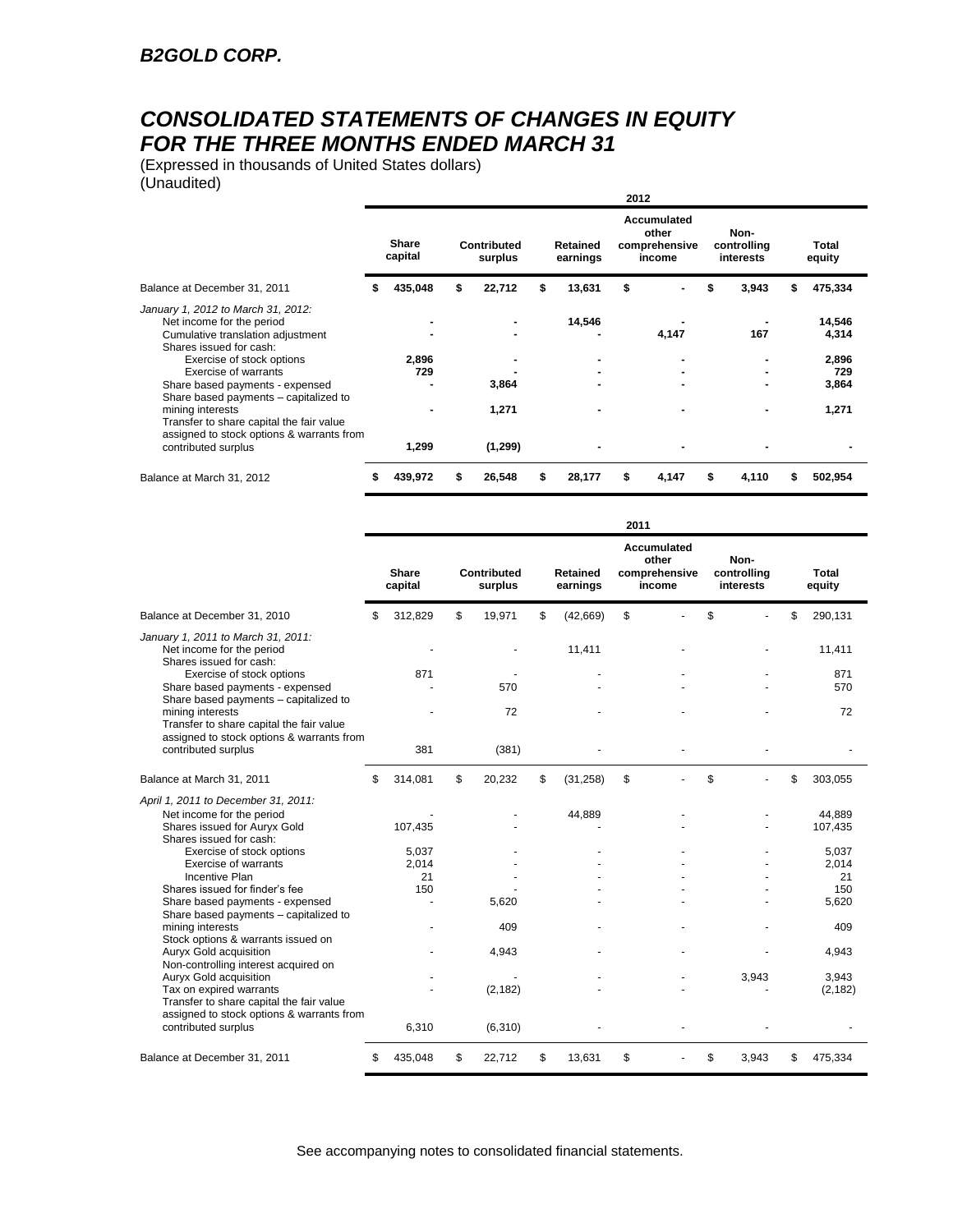### *March 31, 2012*

(All tabular amounts are in thousands of United States dollars unless otherwise stated) (Unaudited)

### *1 Nature of operations*

B2Gold Corp. ("B2Gold" or the "Company") is a Vancouver-based gold producer with mining operations in Nicaragua and a portfolio of development and exploration assets in Colombia, Namibia, Nicaragua, and Uruguay. The Company operates the Libertad Mine and the Limon Mine in Nicaragua. The Company owns or has a material interest in the Gramalote and Mocoa properties (Colombia), the newly acquired Otjikoto property (Namibia) and the Bellavista property (Costa Rica). The Company also has options to earn an interest in two joint ventures in Nicaragua with Calibre Mining Corp. and Radius Gold Inc*. (Note 9)*, respectively.

B2Gold is a public company which is listed on the Toronto Stock Exchange and the OTCQX. B2Gold's head office is located at Suite 3100, Three Bentall Centre, 595 Burrard Street, Vancouver, British Columbia, V7X 1J1.

### *2 Basis of preparation*

The Company is following the same accounting policies and methods of computation in these condensed consolidated interim financial statements as it did in the audited consolidated financial statements for the year ended December 31, 2011.

These condensed consolidated interim financial statements have been prepared in accordance with International Financial Reporting Standards ("IFRS") as issued by the International Accounting Standards Board ("IASB") applicable to the preparation of interim financial statements, including IAS 34, Interim Financial Reporting. These condensed consolidated interim financial statements should be read in conjunction with the audited consolidated financial statements for the year ended December 31, 2011, which have been prepared in accordance with IFRS as issued by the IASB.

These condensed consolidated interim financial statements were authorized for issue by the Board of Directors on May 11, 2012.

### *3 Inventories*

|                          | As at<br>March 31,<br>2012<br>\$ | As at<br>December 31,<br>2011<br>\$ |
|--------------------------|----------------------------------|-------------------------------------|
| Gold and silver bullion  | 5,593                            | 8,598                               |
| In-process inventory     | 3,143                            | 2,753                               |
| Ore stock-pile inventory | 269                              | 223                                 |
| Materials and supplies   | 18,285                           | 15.121                              |
|                          | 27,290                           | 26,695                              |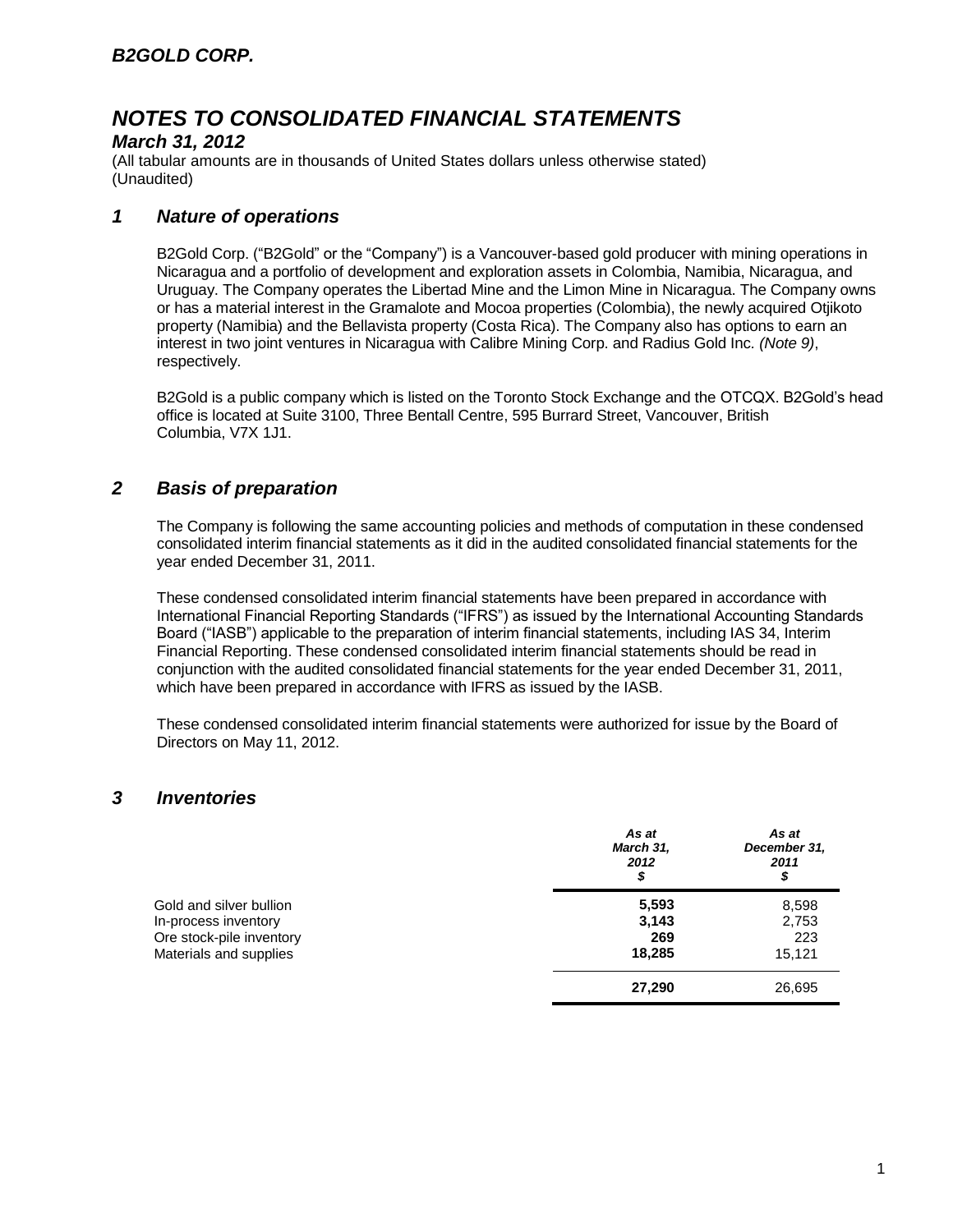### *B2GOLD CORP.*

# *NOTES TO CONSOLIDATED FINANCIAL STATEMENTS*

## *March 31, 2012*

(All tabular amounts are in thousands of United States dollars unless otherwise stated) (Unaudited)

### *4 Mining interests*

|                                                                                                                                                                | As at<br>March 31,<br>2012<br>\$                    | As at<br>December 31,<br>2011<br>\$                 |
|----------------------------------------------------------------------------------------------------------------------------------------------------------------|-----------------------------------------------------|-----------------------------------------------------|
| Property, plant & equipment (depletable)<br>Libertad Mine (including Jabali), Nicaragua<br>Cost<br>Accumulated depreciation and depletion                      | 183,436<br>(32, 610)                                | 172,568<br>(28, 773)                                |
|                                                                                                                                                                | 150,826                                             | 143,795                                             |
| Limon Mine, Nicaragua<br>Cost<br>Accumulated depreciation and depletion                                                                                        | 82,129<br>(18, 696)                                 | 72,229<br>(16, 719)                                 |
|                                                                                                                                                                | 63,433                                              | 55,510                                              |
| Mineral properties (non-depletable)<br>Otjikoto, Namibia<br>Mocoa, Colombia<br>Cebollati, Uruguay<br>Radius, Nicaragua (Note 9)<br>Calibre, Nicaragua<br>Other | 110,963<br>24,480<br>6,527<br>5,347<br>2,741<br>373 | 102,804<br>23,795<br>5,565<br>4,667<br>1,590<br>228 |
|                                                                                                                                                                | 150,431                                             | 138,649                                             |
| Corporate & other<br>Bellavista, Costa Rica<br>Office, furniture and equipment, net                                                                            | 3,078<br>708<br>3,786                               | 3,071<br>732<br>3,803                               |
|                                                                                                                                                                | 368,476                                             | 341,757                                             |
| Investments (incorporated joint ventures)<br>accounted for using the equity method<br>Gramalote, Colombia<br>Quebradona, Colombia                              | 73,341<br>1,201                                     | 69,579<br>1,201                                     |
|                                                                                                                                                                | 74,542                                              | 70,780                                              |
|                                                                                                                                                                | 443,018                                             | 412,537                                             |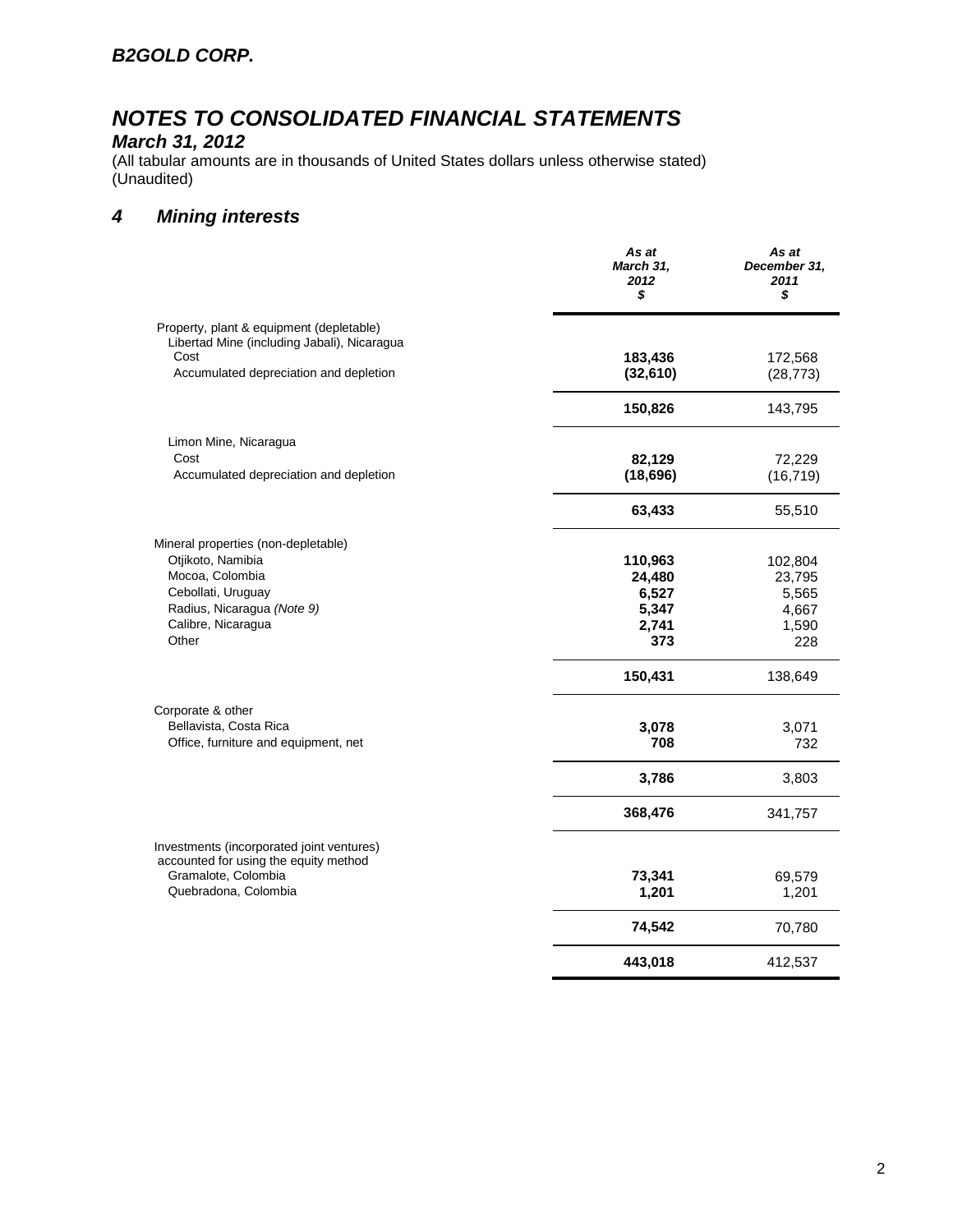#### *March 31, 2012*

(All tabular amounts are in thousands of United States dollars unless otherwise stated) (Unaudited)

### *5 Capital stock*

|                                                                                                                                                                                                                                                                                               | For the three months<br>ended<br>March 31, 2012 |                     | For the year<br>ended<br>December 31, 2011 |                                        |
|-----------------------------------------------------------------------------------------------------------------------------------------------------------------------------------------------------------------------------------------------------------------------------------------------|-------------------------------------------------|---------------------|--------------------------------------------|----------------------------------------|
|                                                                                                                                                                                                                                                                                               | <b>Shares</b><br>(1000's)                       | <b>Amount</b><br>\$ | <b>Shares</b><br>(1000's)                  | <b>Amount</b><br>\$                    |
| Balance, beginning of period                                                                                                                                                                                                                                                                  | 382,495                                         | 435,048             | 337,570                                    | 312,829                                |
| Issued during the period:<br>Auryx Gold acquisition, December 22, 2011<br>For cash, on exercise of stock options<br>For cash, on exercise of warrants<br>For cash, Incentive Plan<br>For finder's fee<br>Transfer to share capital the fair value<br>assigned to stock options/share purchase | 1,907<br>336                                    | 2,896<br>729        | 37,187<br>5,700<br>2,000<br>38             | 107,435<br>5,908<br>2,014<br>21<br>150 |
| warrants exercised from contributed<br>surplus                                                                                                                                                                                                                                                |                                                 | 1,299               |                                            | 6,691                                  |
|                                                                                                                                                                                                                                                                                               | 2,243                                           | 4,924               | 44,925                                     | 122,219                                |
| Balance, end of period                                                                                                                                                                                                                                                                        | 384,738                                         | 439,972             | 382,495                                    | 435,048                                |

On December 22, 2011, B2Gold and Auryx Gold Corp. ("Auryx Gold") completed the combination of the two companies by way of a plan of arrangement (the "Arrangement"). Under the terms of the Arrangement, B2Gold issued approximately 37.2 million common shares and paid cash of \$0.2 million in exchange for all of the issued and outstanding common shares of Auryx Gold.

#### *Restricted share unit plan*

On May 6, 2011, the Company's Board of Directors approved a Restricted Share Unit Plan (the "RSU Plan") whereby restricted share units ("RSU") may be granted to directors, executive officers and employees of the Company. Adoption of the RSU Plan was part of the Company's continuing effort to build upon and enhance long term shareholder value. The RSU Plan reflects the Company's commitment to a long term incentive compensation structure that aligns the interests of its directors, executive officers and employees with the interests of its shareholders. Unless otherwise determined by the Compensation Committee, one-third of the RSU will vest on each of the first, second and third anniversaries of the date that the RSU are granted. Once vested, each RSU is redeemable for one common share entitling the holder to receive the common share for no additional consideration. The Company has reserved 8 million common shares for issuance under the RSU Plan. As at March 31, 2012, the Company had not granted any RSU's under the RSU Plan.

Subsequent to March 31, 2012, on April 26, 2012, the Company granted 2.4 million RSU.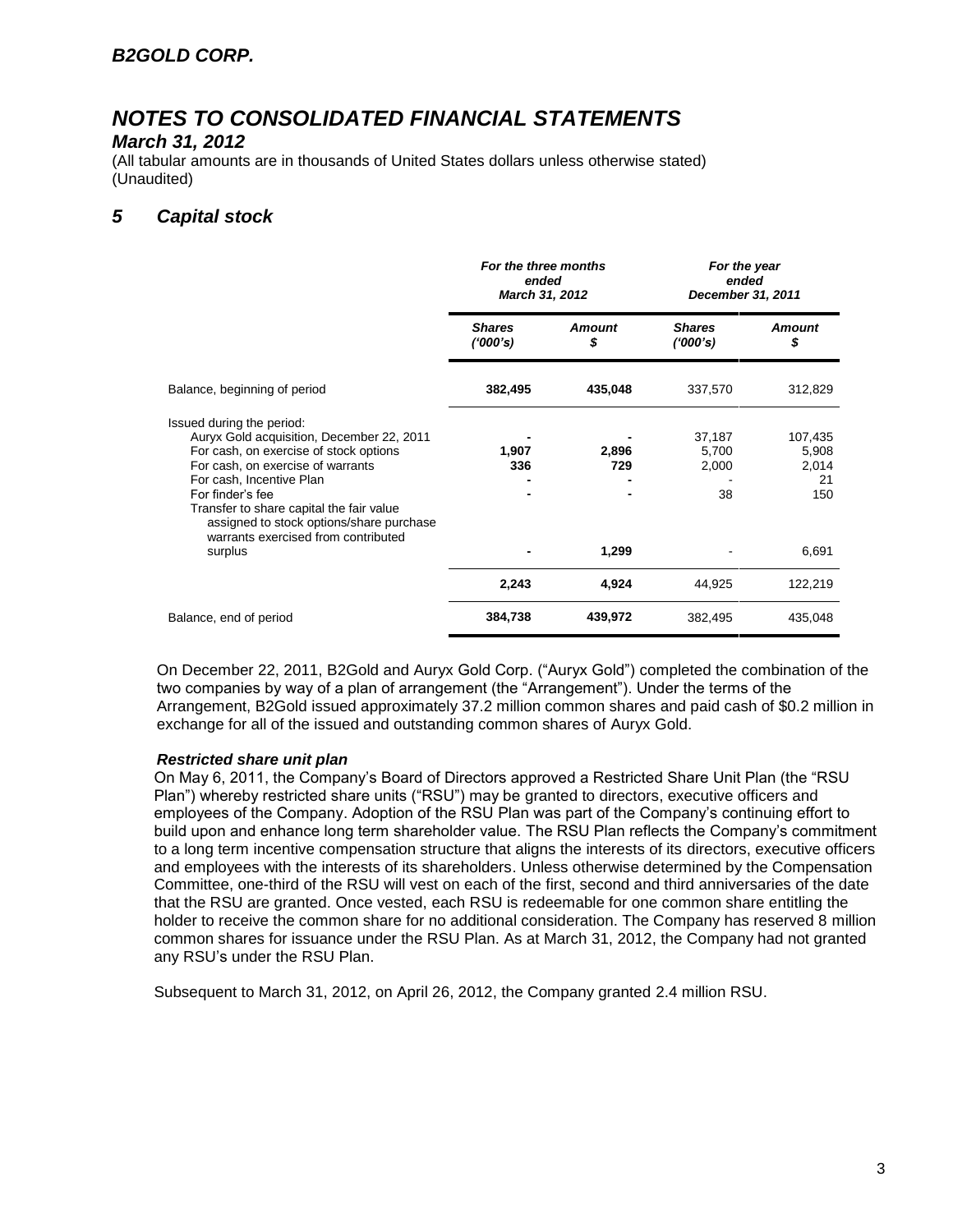### *March 31, 2012*

(All tabular amounts are in thousands of United States dollars unless otherwise stated) (Unaudited)

#### *Stock options*

During the three months ended March 31, 2012, approximately 10 million stock options were granted to employees and directors with exercise prices ranging from Cdn.\$3.10 to Cdn.\$3.93 per share. These stock options have a term of five years. The estimated fair value of these options totalling approximately \$14.7 million is being recognized over the vesting period. The fair value was calculated using the Black-Scholes option pricing model based on a risk-free annual interest rate of up to 1.21%, an expected life of up to 3.5 years, an expected volatility ranging from 58% to 69%, and a dividend yield rate of nil.

Option pricing models require the input of highly subjective assumptions regarding the expected volatility. Changes in assumptions can materially affect the fair value estimate, and therefore, the existing models do not necessarily provide a reliable measure of the fair value of the Company's stock options at date of grant.

A summary of changes to stock options outstanding:

|                                                                    | <b>Number of</b><br>outstanding<br>options<br>(1000's) | <b>Weighted-</b><br>average<br>exercise price<br>$(in$ $Cdn.S)$ |
|--------------------------------------------------------------------|--------------------------------------------------------|-----------------------------------------------------------------|
| Outstanding at December 31, 2010<br>Auryx Gold replacement options | 15,629<br>3,176                                        | 1.35<br>2.49                                                    |
| Granted                                                            | 3,002                                                  | 2.90                                                            |
| Exercised<br>Forfeited or expired                                  | (5,700)<br>(825)                                       | 1.02<br>3.52                                                    |
| Outstanding at December 31, 2011                                   | 15,282                                                 | 1.90                                                            |
| Granted<br>Exercised                                               | 10,021<br>(1,907)                                      | 3.13<br>1.51                                                    |
| Outstanding at March 31, 2012                                      | 23,396                                                 | 2.46                                                            |

Stock options outstanding and exercisable as at March 31, 2012 are as follows:

|                      | <b>Range of</b><br>exercise price<br>$(in$ $Cdn.S)$ | <b>Number of</b><br>outstanding<br>options<br>(1000's) | <b>Weighted-</b><br>average<br>years<br>to expiry | <b>Weighted-</b><br>average<br>exercise<br>price<br>$(in$ $Cdn.S)$ | Number of<br>exercisable<br>options<br>(1000's) | <b>Weighted-</b><br>average<br>exercise<br>price<br>$(in$ $Cdn.S)$ |
|----------------------|-----------------------------------------------------|--------------------------------------------------------|---------------------------------------------------|--------------------------------------------------------------------|-------------------------------------------------|--------------------------------------------------------------------|
| Issued:              |                                                     |                                                        |                                                   |                                                                    |                                                 |                                                                    |
| 2009 (Central Sun    |                                                     |                                                        |                                                   |                                                                    |                                                 |                                                                    |
| replacement options) | $0.95 - 1.57$                                       | 976                                                    | 0.52                                              | 1.13                                                               | 976                                             | 1.13                                                               |
| 2009                 | 0.80                                                | 3,504                                                  | 2.34                                              | 0.80                                                               | 3.504                                           | 0.80                                                               |
| 2010                 | $1.25 - 2.57$                                       | 2,955                                                  | 3.43                                              | 2.11                                                               | 1,404                                           | 1.77                                                               |
| 2011                 | $2.31 - 3.40$                                       | 2,886                                                  | 3.93                                              | 2.92                                                               | 247                                             | 2.31                                                               |
| 2011 (Auryx Gold     |                                                     |                                                        |                                                   |                                                                    |                                                 |                                                                    |
| replacement options) | $2.18 - 4.00$                                       | 3.054                                                  | 3.55                                              | 2.49                                                               | 3.054                                           | 2.49                                                               |
| 2012                 | $3.10 - 3.93$                                       | 10.021                                                 | 3.93                                              | 3.13                                                               | 1,886                                           | 3.16                                                               |
|                      |                                                     | 23,396                                                 | 3.44                                              | 2.46                                                               | 11,071                                          | 1.85                                                               |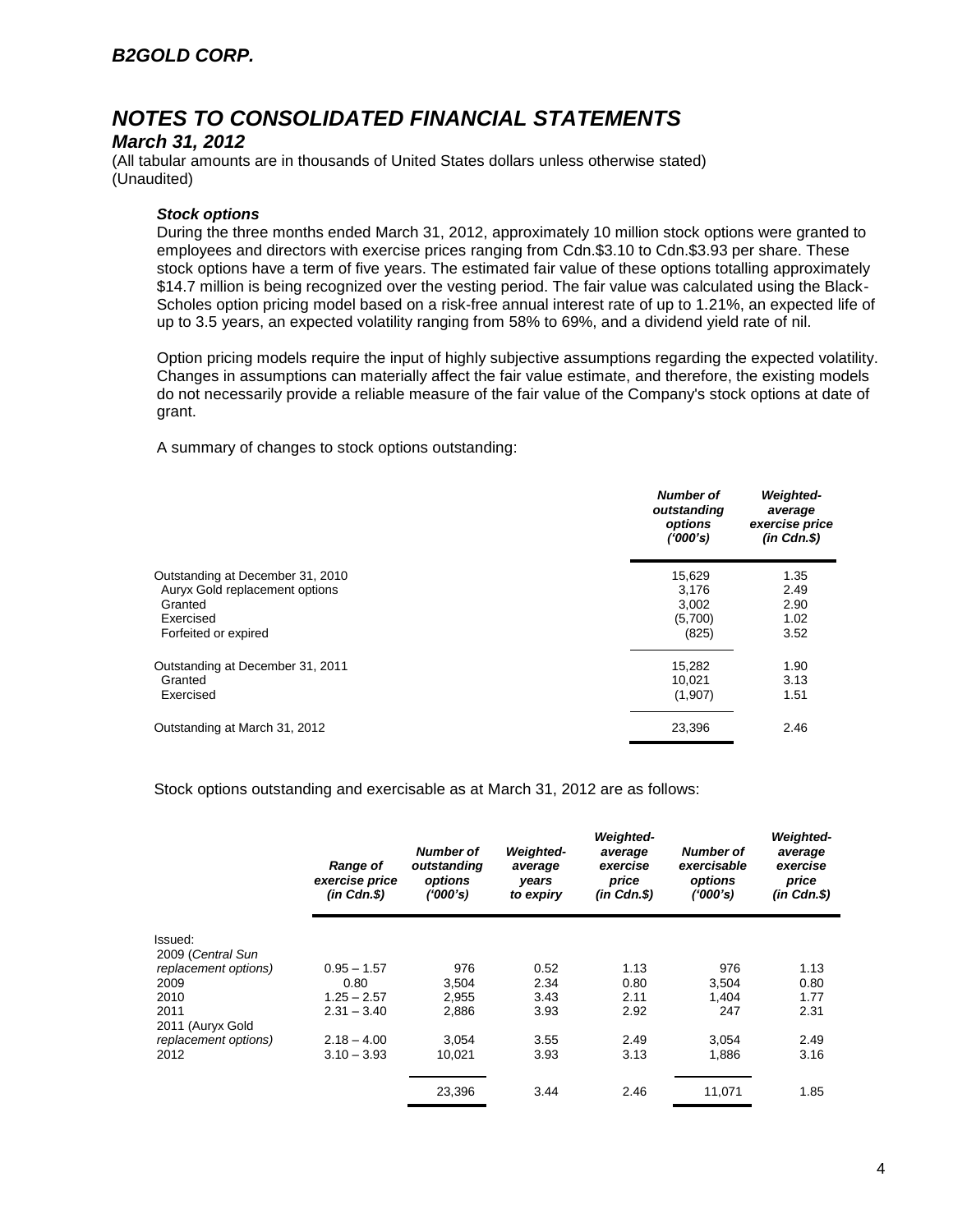#### *March 31, 2012*

(All tabular amounts are in thousands of United States dollars unless otherwise stated) (Unaudited)

#### *Share purchase warrants*

A summary of changes to share purchase warrants outstanding:

|                                  | <b>Number of</b><br>outstanding<br>warrants<br>(1000's) | <b>Weighted-</b><br>average<br>exercise price<br>$(in$ $Cdn.S)$ |
|----------------------------------|---------------------------------------------------------|-----------------------------------------------------------------|
| Outstanding at December 31, 2010 | 23,400                                                  | 3.54                                                            |
| Auryx Gold replacement warrants  | 2.129                                                   | 2.71                                                            |
| Exercised                        | (2,000)                                                 | 0.97                                                            |
| Expired                          | (21, 400)                                               | 3.78                                                            |
| Outstanding at December 31, 2011 | 2.129                                                   | 2.71                                                            |
| Exercised                        | (336)                                                   | 2.17                                                            |
| Outstanding at March 31, 2012    | 1,793                                                   | 2.82                                                            |

On May 15, 2011, all of the 21.4 million warrants which had been issued to AngloGold on May 15, 2008 (pursuant to the "Agreement to Amend the Relationship, Farm-Out and Joint Venture Agreement and regarding Gramalote Limited and Other Matters") expired unexercised.

The following table shows the changes in contributed surplus:

|                                                                                           | For the<br>three months<br>ended<br>March 31,<br>2012<br>S | For the<br>year<br>ended<br>Dec. 31,<br>2011<br>\$ |
|-------------------------------------------------------------------------------------------|------------------------------------------------------------|----------------------------------------------------|
| Balance, beginning of period                                                              | 22,712                                                     | 19,971                                             |
| Stock options and warrants issued on Auryx Gold acquisition                               |                                                            | 4.943                                              |
| Share-based compensation - expensed                                                       | 3,864                                                      | 6,190                                              |
| Share-based compensation - capitalized to mining interests                                | 1,271                                                      | 481                                                |
| Tax on expired warrants<br>Transfer to share capital on the exercise of stock options and |                                                            | (2, 182)                                           |
| share purchase warrants                                                                   | (1, 299)                                                   | (6,691)                                            |
| Balance, end of period                                                                    | 26,548                                                     | 22.712                                             |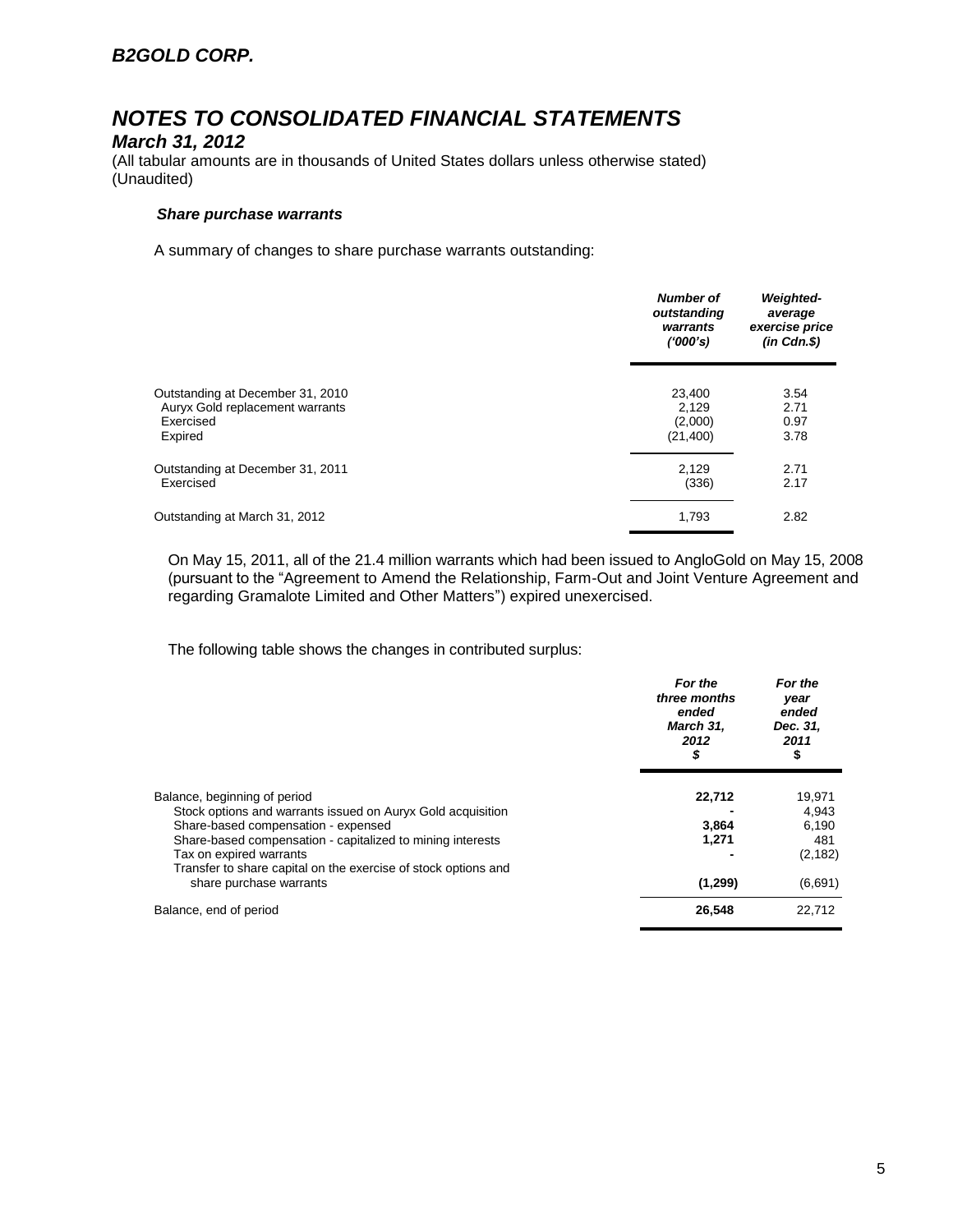### *March 31, 2012*

(All tabular amounts are in thousands of United States dollars unless otherwise stated) (Unaudited)

### *6 Supplementary cash flow information*

Supplementary disclosure of cash flow information is provided in the table below:

|                                                                                                                      | months<br>ended<br>March 31,<br>2012<br>S | For the three For the three<br>months<br>ended<br>March 31,<br>2011<br>\$ |
|----------------------------------------------------------------------------------------------------------------------|-------------------------------------------|---------------------------------------------------------------------------|
| Non-cash investing and financing activities:<br>Stock-based compensation, capitalized to resource property interests | 1.271                                     | 72                                                                        |
| Accounts payable and accrued liabilities relating<br>to resource property expenditures                               | 1.441                                     |                                                                           |

### *7 Compensation of key management*

Key management includes the Company's directors, members of the Executive Committee and members of Senior Management. Compensation to key management included:

|                                                                   | months<br>ended<br>March 31,<br>2012<br>\$ | For the three For the three<br>months<br>ended<br>March 31,<br>2011<br>\$ |
|-------------------------------------------------------------------|--------------------------------------------|---------------------------------------------------------------------------|
| Salaries and short-term employee benefits<br>Share-based payments | 650<br>371                                 | 2,116                                                                     |
|                                                                   | 1,021                                      | 2,116                                                                     |

Salaries and short-term employee benefits was higher in the 2011 comparative period due to cash bonuses paid to senior management in January 2011.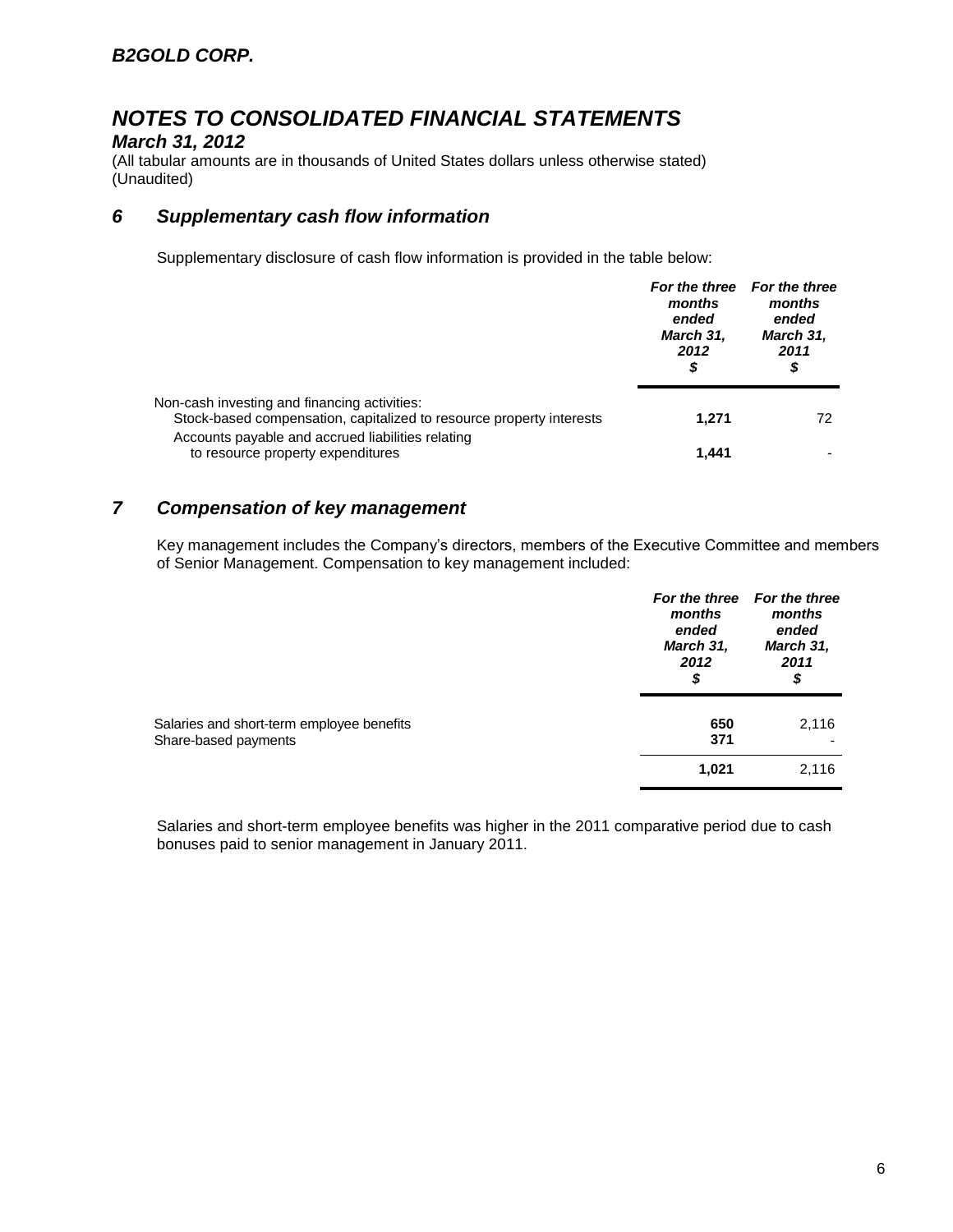### *March 31, 2012*

(All tabular amounts are in thousands of United States dollars unless otherwise stated) (Unaudited)

### *8 Segmented information*

The Company's reportable segments for the three months ended March 31, 2012 and 2011 are summarized in the following tables.

|                             | <b>Limon Mine</b><br>\$ | <b>Libertad Mine</b><br>\$ | <b>Other Mineral</b><br><b>Properties</b><br>S | Corporate &<br><b>Other</b><br>\$ | <b>Total</b><br>\$ |
|-----------------------------|-------------------------|----------------------------|------------------------------------------------|-----------------------------------|--------------------|
| <b>Gold revenue</b>         | 19.830                  | 44.043                     | ۰                                              |                                   | 63,873             |
| <b>Production costs</b>     | 9.011                   | 13.325                     | ۰                                              |                                   | 22,336             |
| Depreciation &<br>depletion | 2.146                   | 4,472                      |                                                | 41                                | 6,659              |
| <b>Net income (loss)</b>    | 4.544                   | 15.607                     | (79)                                           | (5,526)                           | 14,546             |
| Capital<br>expenditures     | 8.946                   | 11.083                     | 13.502                                         | 24                                | 33.555             |

#### *For the three months ended March 31, 2012*

#### *For the three months ended March 31, 2011*

|                             | <b>Limon Mine</b><br>\$ | <b>Libertad Mine</b><br>\$ | <b>Other Mineral</b><br><b>Properties</b><br>\$ | Corporate &<br><b>Other</b><br>\$ | <b>Total</b><br>\$ |  |
|-----------------------------|-------------------------|----------------------------|-------------------------------------------------|-----------------------------------|--------------------|--|
| <b>Gold revenue</b>         | 15,473                  | 38,028                     |                                                 |                                   | 53,501             |  |
| <b>Production costs</b>     | 8,048                   | 12,492                     |                                                 |                                   | 20,540             |  |
| Depreciation &<br>depletion | 2,073                   | 3,971                      |                                                 | 6                                 | 6,050              |  |
| Net income (loss)           | 2,227                   | 14.280                     |                                                 | (5,096)                           | 11,411             |  |
| Capital<br>expenditures     | 5,119                   | 9,000                      | 5,250                                           | 393                               | 19,762             |  |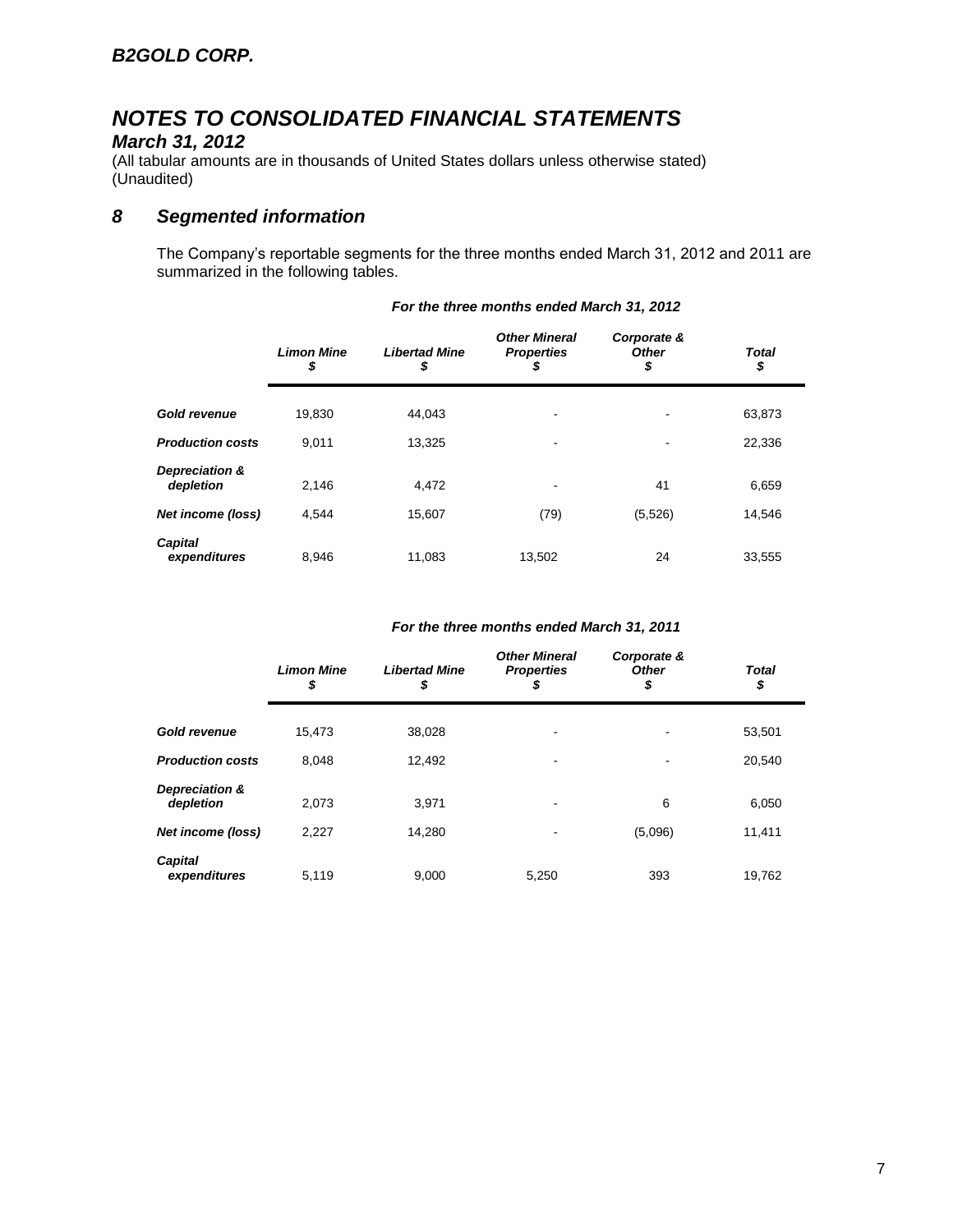#### *March 31, 2012*

(All tabular amounts are in thousands of United States dollars unless otherwise stated) (Unaudited)

The Company's mining interests are located in the following geographical locations.

|                  | As at<br>March 31,<br>2012<br>\$ | As at<br>December 31,<br>2011<br>\$ |
|------------------|----------------------------------|-------------------------------------|
| Mining interests |                                  |                                     |
| Nicaragua        | 222,347                          | 205,562                             |
| Namibia          | 110,963                          | 102,804                             |
| Colombia         | 99,395                           | 94,803                              |
| Costa Rica       | 3,078                            | 3,071                               |
| Uruguay          | 6,527                            | 5,565                               |
| Canada           | 708                              | 732                                 |
|                  | 443,018                          | 412,537                             |

### *9 Subsequent events*

- On May 2, 2012, the Company acquired 20 million units (the "Units") of Calibre Mining Corp. ("Calibre") at a price of \$0.25 per Unit pursuant to a subscription agreement between the parties. Each Unit is comprised of one common share of Calibre and one-half of one share purchase warrant. Each whole warrant entitles the holder thereof to acquire one common share of Calibre at a price of \$0.50 per share for a period of twelve months from the date of issuance. Upon completion of this acquisition, the Company owned 20 million common shares, representing approximately 10.6% of the issued and outstanding common shares of Calibre. Assuming full exercise of the Company's 10 million warrants, the Company would own 30 million common shares, representing approximately 15.2% of the issued and outstanding common shares of Calibre.
- On April 9, 2012, the Company and Radius Gold Inc. ("Radius"), announced that the two companies have entered into a binding letter agreement pursuant to which the Company has agreed, among other things, to acquire a 100% interest in the Trebol and El Pavon gold properties in Nicaragua in consideration of Cdn.\$20 million, payable in approximately 4.8 million common shares of B2Gold (at a price per share of Cdn.\$4.17 based on the volume weighted average price of B2Gold's common shares on the Toronto Stock Exchange ("TSX") for the ten trading days immediately preceding the date of the letter agreement). In addition, the Company has agreed to make contingent payments to Radius of \$10 per ounce of gold on 40% of any proven and probable mineral reserves in excess of 500,000 ounces (on a 100% basis). Based on a previous joint venture agreement with Radius, the Company had earned a 60% interest in the Trebol and Pavon properties by expending a total of \$4 million on exploration, resulting in a 60% - 40% B2Gold – Radius joint venture.

The completion of the transaction is subject to a number of conditions, including the completion by the Company of satisfactory due diligence, the negotiation and execution of a definitive purchase agreement and the approval of all relevant regulatory authorities, including the approval of the TSX for the listing of the common shares of B2Gold to be issued in connection with the transaction. The Company and Radius have also agreed to enter into a joint venture agreement on 60% - 40% basis with respect to each of the San Jose and La Magnolia properties in Nicaragua and continue jointly exploring the properties with the Company and Radius contributing 60% and 40% respectively, of the exploration expenditures of each joint venture.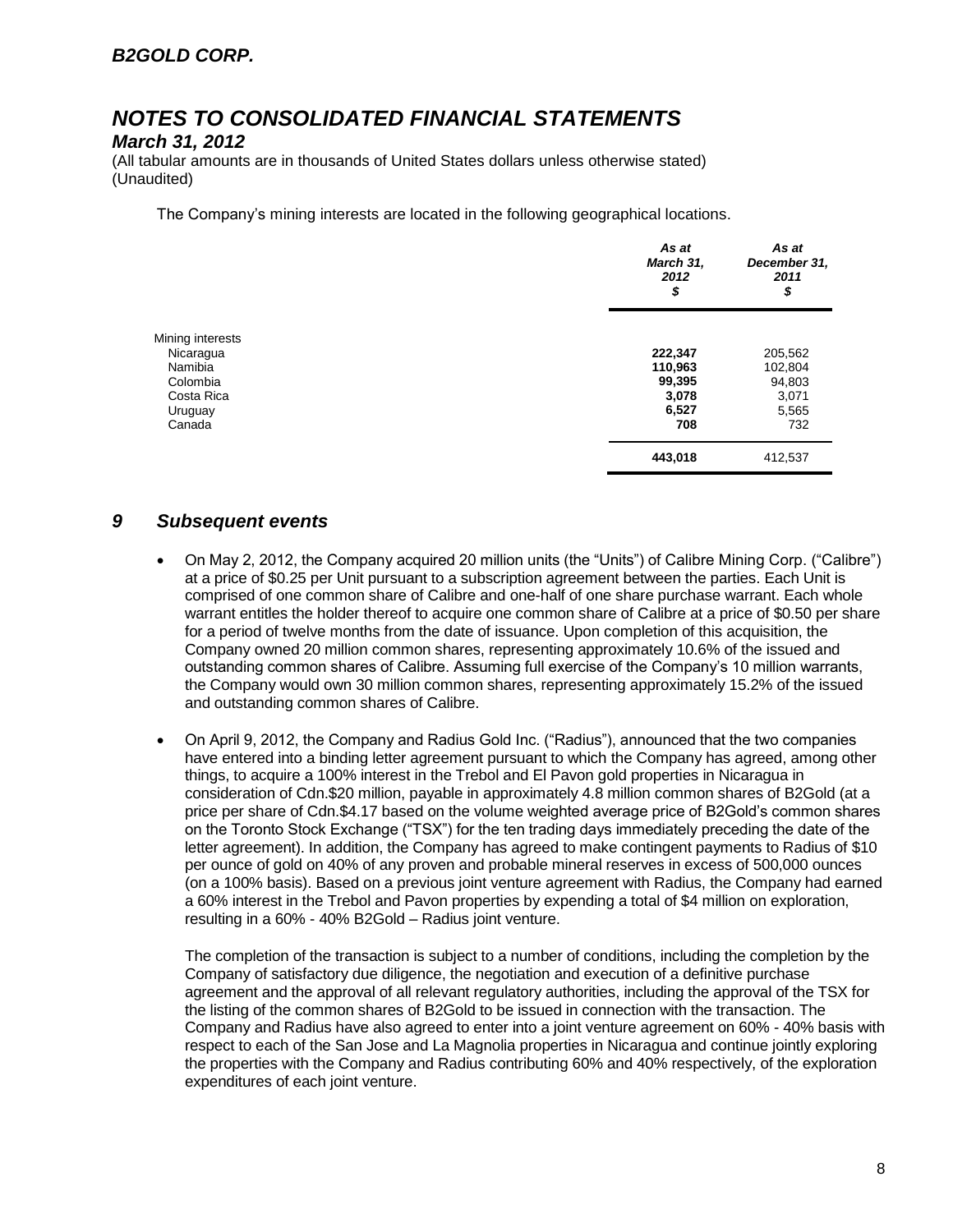### *March 31, 2012*

(All tabular amounts are in thousands of United States dollars unless otherwise stated) (Unaudited)

> In connection with the proposed transaction, the Company and Radius will terminate all other aspects of the existing option and joint venture arrangements entered into between the parties in December 2009 in respect of the Trebol, El Pavon and San Pedro exploration properties.

 Subsequent to March 31, 2012, approximately 0.4 million share purchase warrants and 0.1 million stock options were exercised for gross proceeds of approximately \$0.9 million and \$0.01 million, respectively. In addition, 0.8 million common shares were issued upon the vesting of RSU without any additional cash consideration.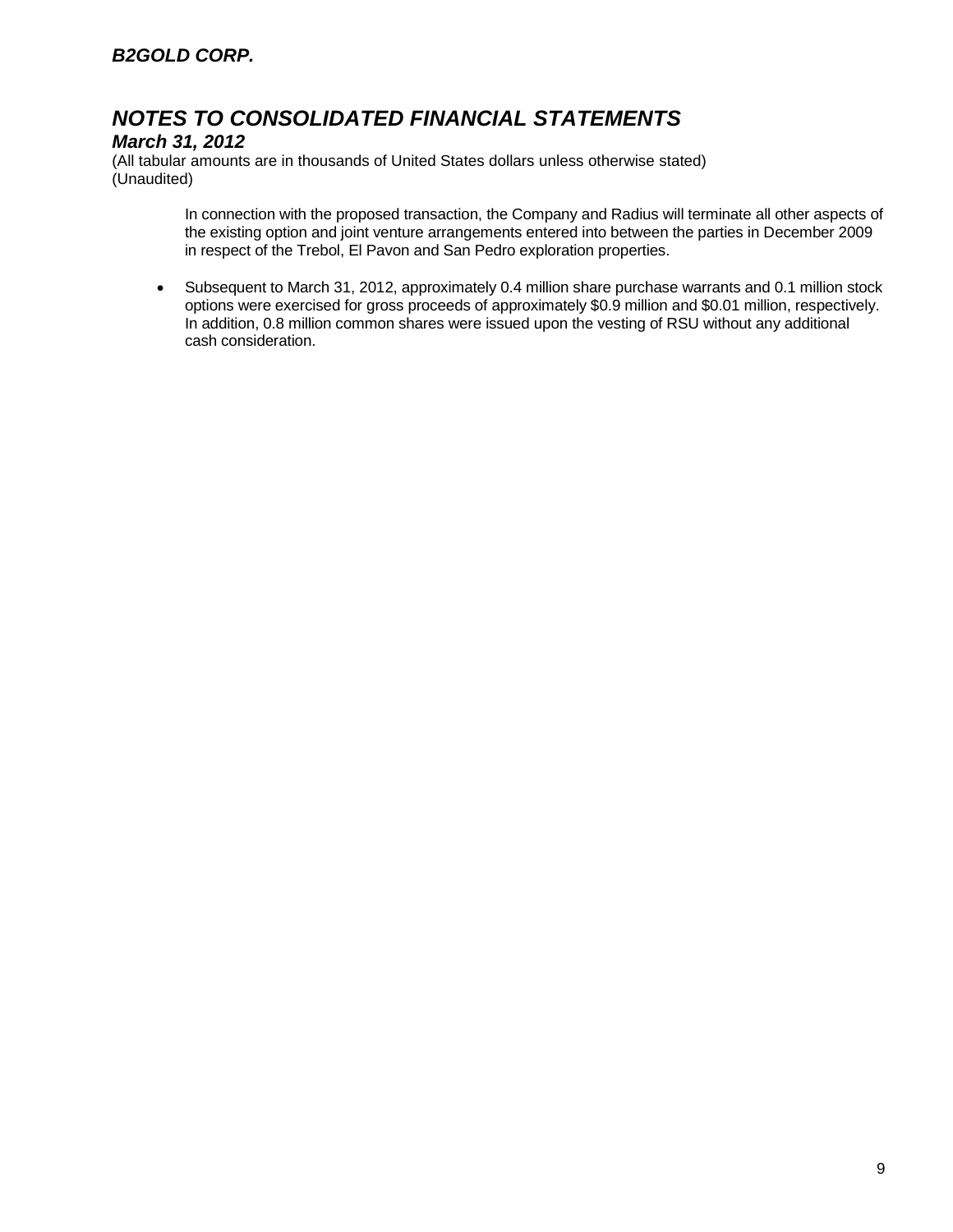# *MINING INTERESTS SCHEDULE (NOTE 10)*

*For the three months ended March 31, 2012* 

**(all tabular amounts are in thousands of United States dollars) (Unaudited)**

|                                                  | Cost                                   |                          |                          |                                          |                                            | <b>Accumulated depreciation</b>                     |                          |                          |                                        | Net carrying value     |                        |
|--------------------------------------------------|----------------------------------------|--------------------------|--------------------------|------------------------------------------|--------------------------------------------|-----------------------------------------------------|--------------------------|--------------------------|----------------------------------------|------------------------|------------------------|
|                                                  | Opening<br>balance at<br>Dec. 31, 2011 | <b>Additions</b>         | Disposals/<br>write-offs | Cumulative<br>translation<br>adjustments | Closing<br>balance at<br>March 31,<br>2012 | Opening<br>balance at<br>Dec. 31, 2011 Depreciation |                          | Disposals/<br>write-offs | Closing<br>balance at<br>Mar. 31, 2012 | As at<br>Mar. 31, 2012 | As at<br>Dec. 31, 2011 |
|                                                  | \$                                     | \$                       | \$                       | \$                                       | \$                                         | \$                                                  | \$                       | \$                       | \$                                     | \$                     | \$                     |
| Property, plant & equipment                      |                                        |                          |                          |                                          |                                            |                                                     |                          |                          |                                        |                        |                        |
| Libertad (including Jabali)                      | 172,568                                | 11,180                   | (312)                    |                                          | 183,436                                    | (28, 773)                                           | (3,837)                  |                          | (32, 610)<br>$\overline{\phantom{a}}$  | 150,826                | 143,795                |
| Limon                                            | 72,229                                 | 9,900                    | $\overline{\phantom{a}}$ |                                          | 82,129                                     | (16, 719)                                           | (1, 977)                 |                          | (18, 696)<br>$\overline{\phantom{a}}$  | 63,433                 | 55,510                 |
|                                                  | 244,797                                | 21,080                   | (312)                    |                                          | 265,565                                    | (45, 492)                                           | (5,814)                  |                          | (51, 306)<br>$\overline{\phantom{a}}$  | 214,259                | 199,305                |
| Mineral properties "exploration &<br>evaluation" |                                        |                          |                          |                                          |                                            |                                                     |                          |                          |                                        |                        |                        |
| Otjikoto                                         | 102,804                                | 3,845                    |                          | 4,314                                    | 110,963                                    |                                                     |                          |                          |                                        | 110,963                | 102,804                |
| Mocoa                                            | 23,795                                 | 685                      |                          |                                          | 24,480                                     |                                                     |                          |                          |                                        | 24,480                 | 23,795                 |
| Cebollati                                        | 5,565                                  | 962                      |                          |                                          | 6,527                                      |                                                     |                          |                          |                                        | 6,527                  | 5,565                  |
| Radius                                           | 4,667                                  | 680                      |                          |                                          | 5,347                                      |                                                     |                          |                          | ÷,                                     | 5,347                  | 4,667                  |
| Calibre                                          | 1,590                                  | 1,151                    |                          |                                          | 2,741                                      |                                                     |                          |                          | $\blacksquare$                         | 2,741                  | 1,590                  |
| Other                                            | 228                                    | 145                      |                          |                                          | 373                                        |                                                     |                          |                          | $\overline{\phantom{a}}$               | 373                    | 228                    |
|                                                  | 138,649                                | 7,468                    | $\blacksquare$           | 4,314                                    | 150,431                                    |                                                     |                          |                          | $\overline{\phantom{a}}$               | 150,431                | 138,649                |
| Corporate & other                                |                                        |                          |                          |                                          |                                            |                                                     |                          |                          |                                        |                        |                        |
| Bellavista                                       | 3,071                                  | $\overline{7}$           |                          |                                          | 3,078                                      |                                                     |                          |                          | ٠                                      | 3,078                  | 3,071                  |
| Office, furniture & equipment                    | 1,106                                  | 17                       |                          |                                          | 1,123                                      | (374)                                               | (41)                     |                          | (415)<br>$\overline{\phantom{a}}$      | 708                    | 732                    |
|                                                  | 4,177                                  | 24                       | $\blacksquare$           |                                          | 4,201                                      | (374)                                               | (41)                     |                          | (415)<br>$\overline{\phantom{a}}$      | 3,786                  | 3,803                  |
| Investments (incorporated joint<br>ventures)     |                                        |                          |                          |                                          |                                            |                                                     |                          |                          |                                        |                        |                        |
| Gramalote                                        | 69,579                                 | 3,762                    |                          |                                          | 73,341                                     |                                                     |                          |                          |                                        | 73,341                 | 69,579                 |
| Quebradona                                       | 1,201                                  | $\overline{\phantom{a}}$ |                          |                                          | 1,201                                      |                                                     |                          |                          | ÷                                      | 1,201                  | 1,201                  |
|                                                  | 70,780                                 | 3,762                    | $\overline{\phantom{a}}$ |                                          | 74,542                                     |                                                     | $\overline{\phantom{a}}$ |                          | ÷,<br>$\overline{\phantom{a}}$         | 74,542                 | 70,780                 |
|                                                  | 458,403                                | 32,334                   | (312)                    | 4,314                                    | 494,739                                    | (45,866)                                            | (5, 855)                 |                          | (51, 721)<br>$\overline{\phantom{a}}$  | 443,018                | 412,537                |